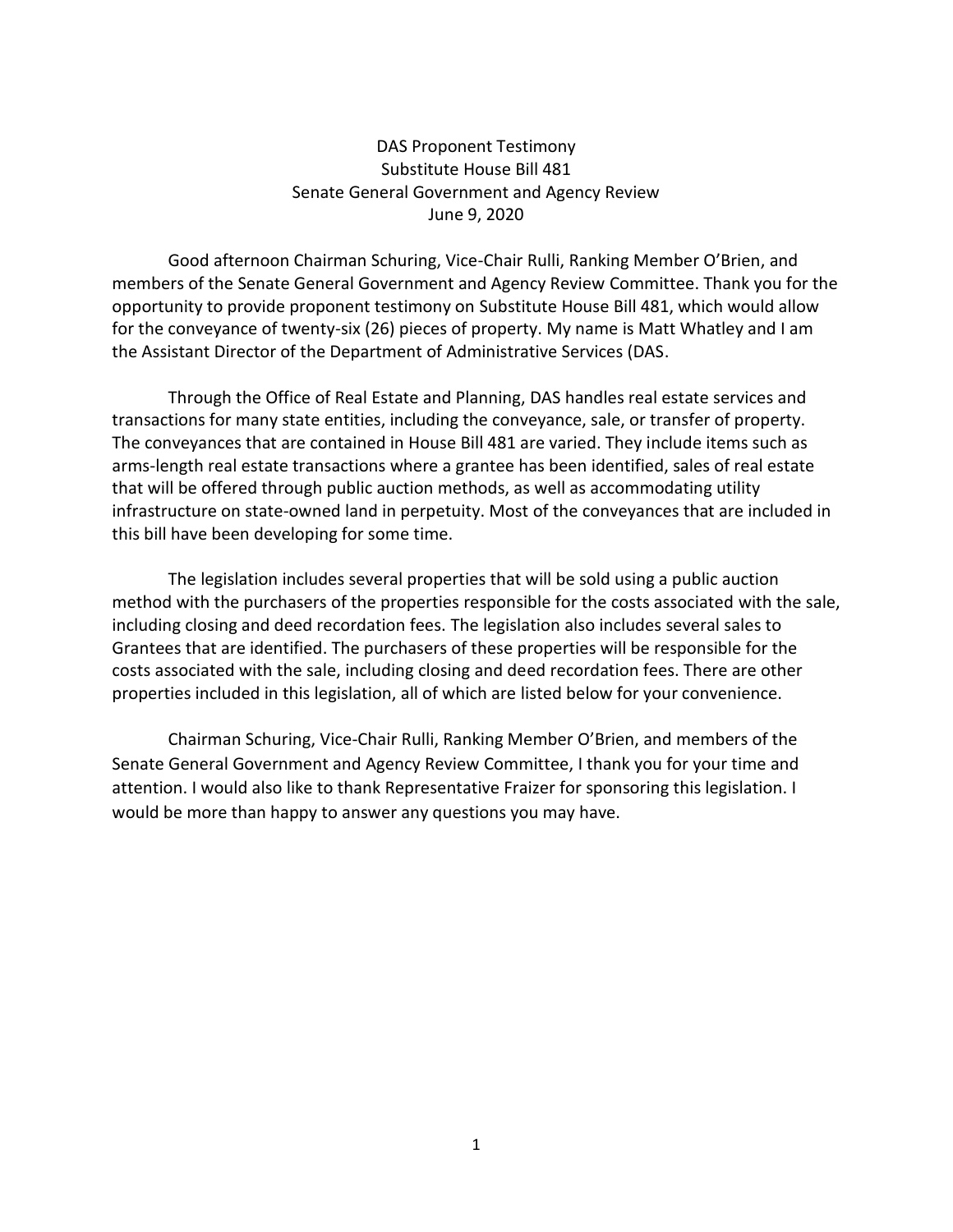| <b>Jurisdictional</b><br><b>Entity</b>                                    | <b>Property</b><br><b>Address</b> | <b>City</b> | <b>County</b> | <b>Property</b><br><b>Description</b>                                                                                                                  | <b>Type of Sale</b>                                                                                   |
|---------------------------------------------------------------------------|-----------------------------------|-------------|---------------|--------------------------------------------------------------------------------------------------------------------------------------------------------|-------------------------------------------------------------------------------------------------------|
| <b>Broadcast</b><br>Educational<br>Media<br>Commission                    | Newmans-<br>Cardington<br>Road    | Marion      | <b>Marion</b> | Approximately<br>4.067 acres of<br>unimproved<br>land                                                                                                  | <b>Public Sealed</b><br><b>Bid or Public</b><br>Auction                                               |
| <b>Broadcast</b><br>Educational<br>Media<br>Commission                    | South<br>Gettysburg<br>Avenue     | Moraine     | Montgomery    | Approximately<br>16.141 acres of<br>land improved<br>with a<br>communications<br>tower owned by<br><b>Greater Dayton</b><br>Public<br>Television, Inc. | Direct Sale to<br>the Greater<br>Dayton Public<br>Television, Inc.                                    |
| <b>Cleveland State</b><br>University                                      | 0 East 30th<br><b>Street</b>      | Cleveland   | Cuyahoga      | Approximately<br>0.1622 acre of<br>land to be used<br>for ingress and<br>egress to an<br>adjoining parcel                                              | Perpetual<br>Easement for<br>0.1622 acre to<br>Midtown<br>Inspirion, LLC<br>for ingress and<br>egress |
| Department of<br>Administrative<br>Services,<br><b>MARCS</b>              | 0 Skeels<br>Road                  | Celina      | Mercer        | Approximately<br>3.7704 acres of<br>unimproved<br>land                                                                                                 | Direct Sale to<br>Martin R.<br>Knapke at the<br>appraised<br>value                                    |
| Department of<br><b>Mental Health</b><br>and Addiction<br><b>Services</b> | 2201<br>Mapleview<br>Avenue       | Dayton      | Montgomery    | Approximately<br>8.988 acres of<br>unimproved<br>land                                                                                                  | <b>Public Sealed</b><br><b>Bid or Public</b><br>Auction                                               |
| Department of<br>Developmental<br><b>Disabilities</b>                     | 652 Jackson<br>Pike               | Gallipolis  | Gallia        | Vocational<br><b>Training Facility</b><br>situated on<br>approximately<br>4.2063 acres of<br>land                                                      | Direct Sale to<br>the Board of<br>County<br>Commissioners<br>of Gallia<br>County, Ohio                |
| Department of<br>Developmental<br><b>Disabilities</b>                     | 66737<br>Toland<br><b>Drive</b>   | Cambridge   | Guernsey      | Approximately<br>3,310 square<br>foot church<br>building<br>situated on 0.50<br>acre                                                                   | Direct Sale to<br>the Guernsey<br>County<br>Community<br>Development<br>Corporation                   |
| Department of<br>Developmental<br><b>Disabilities</b>                     | 0 Mill Creek<br>Road              | Gallipolis  | Gallia        | Residential<br>Treatment<br>Facility formerly<br>known as<br>Middleton<br>Estates situated<br>on<br>approximately<br>10.01 acres                       | Direct Sale to a<br>Grantee to be<br>determined                                                       |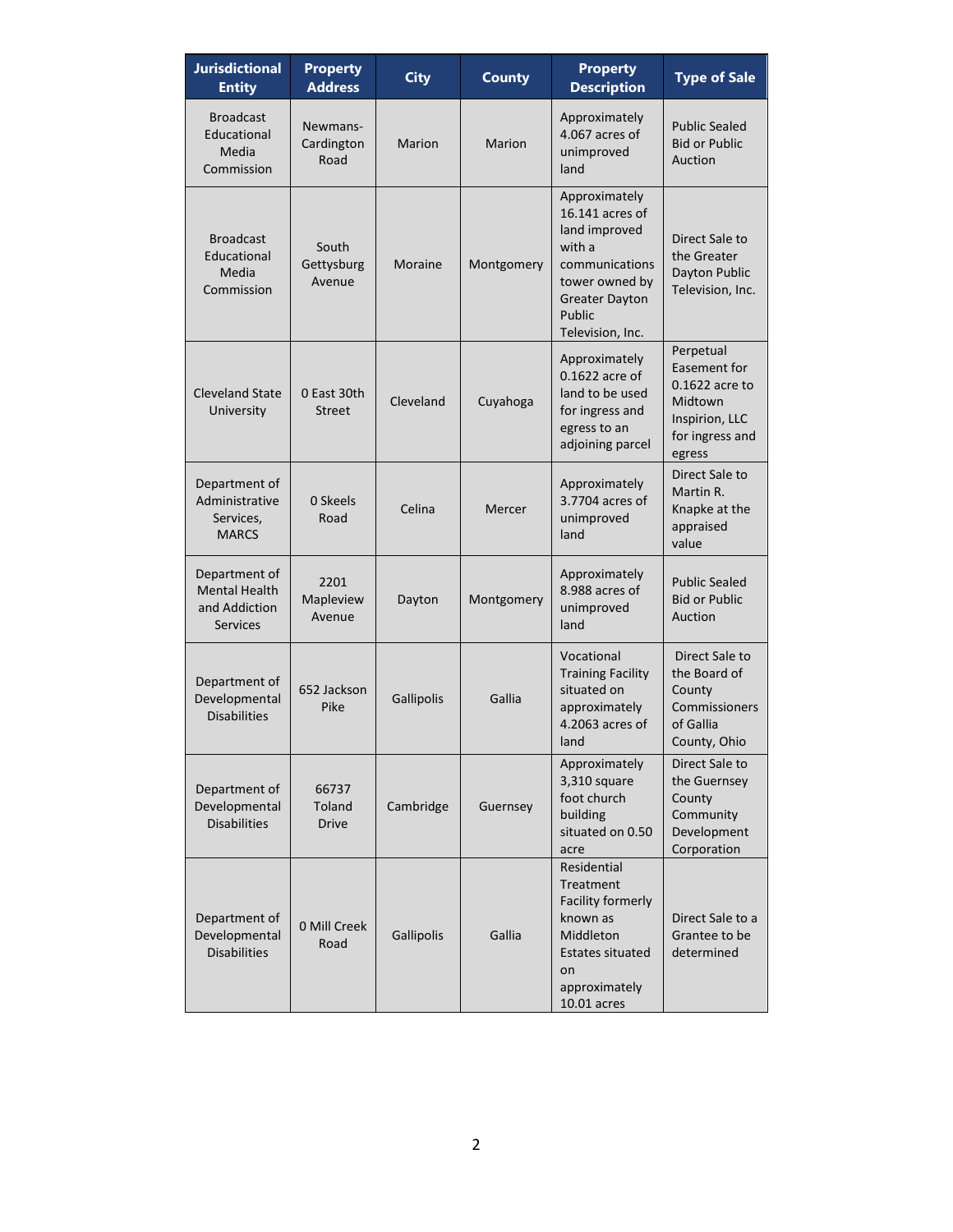| Department of<br><b>Public Safety</b>             | 4300<br>Lincoln<br>Way West      | Massillon   | <b>Stark</b>    | Approximate<br>5,800 square<br>foot office<br>building and<br>6,000 square<br>foot flex<br>building<br>situated on<br>10.00 acres | <b>Public Sealed</b><br><b>Bid or Public</b><br>Auction                                                   |
|---------------------------------------------------|----------------------------------|-------------|-----------------|-----------------------------------------------------------------------------------------------------------------------------------|-----------------------------------------------------------------------------------------------------------|
| Department of<br>Rehabilitation<br>and Correction | <b>State Route</b><br>104        | Chillicothe | Ross            | Approximately<br>8.00 acres of<br>unimproved<br>land                                                                              | Direct Sale to<br>American<br><b>Electric Power</b>                                                       |
| Department of<br>Veterans<br><b>Services</b>      | <b>Dewitt</b><br>Avenue          | Sandusky    | Erie            | Approximately<br>4.00 acres of<br>land improved<br>with six, vacant<br>residential<br>homes                                       | <b>Sealed Bid</b><br>Auction                                                                              |
| Job and Family<br><b>Services</b>                 | 145 South<br><b>Front Street</b> | Columbus    | Franklin        | An approximate<br>167,606 square<br>foot office<br>building<br>situated on<br>$1.171$ acres                                       | Direct Sale to<br>Columbus<br>Partnership                                                                 |
| Kent State<br>University                          | 0 Ravenna<br>Road                | Twinsburg   | Summit          | Approximate<br>3.605 acres of<br>unimproved<br>land                                                                               | Direct Sale to<br>CK Properties,<br>Ltd.                                                                  |
| <b>Ohio State</b><br>University                   | 0 North<br>Hamilton<br>Road      | Gahanna     | <b>Franklin</b> | Approximate<br>4.519 acres of<br>unimproved<br>land                                                                               | Direct Sale to a<br>Grantee to be<br>determined                                                           |
| <b>Ohio State</b><br>University                   | 0 Walker<br>Lake Road            | Mansfield   | Richland        | Apprioximately<br>29.822 acres of<br>unimproved<br>land                                                                           | Direct Sale to a<br>Grantee to be<br>determined                                                           |
| Ohio State<br>University                          | 1490<br>Hawthorne<br>Avenue      | Columbus    | Franklin        | Approximately<br>0.067 acre of<br>unimproved<br>land                                                                              | Perpetual<br>Easement to<br>the City of<br>Columbus for<br>0.067 acre for<br>a sanitary<br>sewer pipeline |
| Ohio University                                   | 7077 John<br>Glenn<br>Highway    | Cambridge   | Guernsey        | An approximate<br>8,237 square<br>foot building<br>and a 476<br>detached<br>garage situated<br>on 0.683 acre                      | <b>Public Sealed</b><br><b>Bid or Public</b><br>Auction                                                   |
| Ohio University                                   | 30 Home<br><b>Street</b>         | Athens      | Athens          | Approximately<br>4.344 acres of<br>land improved<br>with the Athens<br>Library                                                    | Direct Sale to<br>the Athens<br><b>County Public</b><br>Libraries                                         |